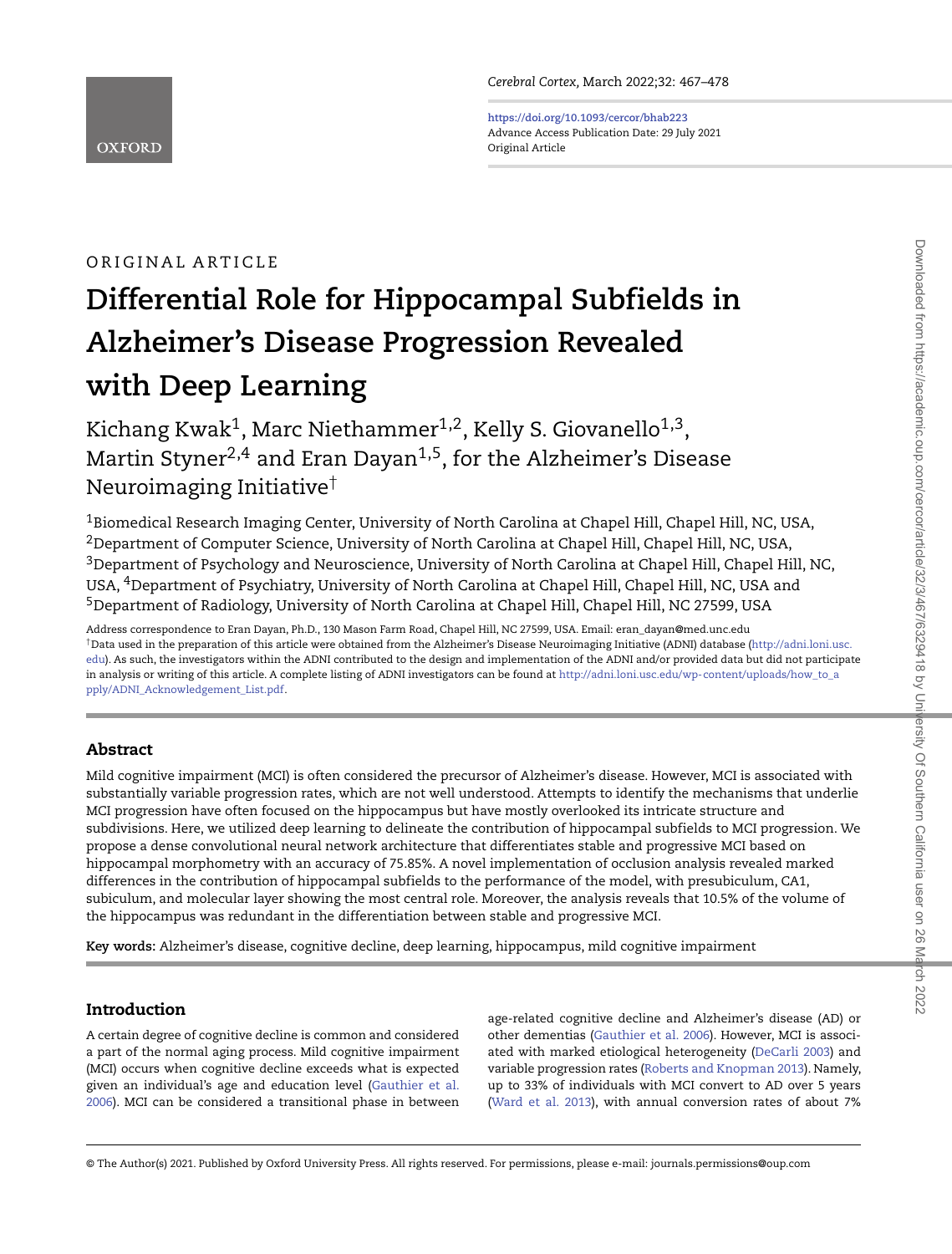[\(Mitchell and Shiri-Feshki 2009\)](#page-11-2), but others may remain stable or even revert to normal or near-normal cognition levels (Koepsell [and Monsell 2012\). Identifying prognostic markers that can pre](#page-10-2)dict eventual conversion from MCI to AD is of profound clinical interest [\(Karakaya et al. 2013\)](#page-10-3). However, such markers are not available to date. Fundamentally, despite increased interest in recent years [\(Thung et al. 2016;](#page-11-3) [Liu et al. 2018;](#page-10-4) [Cheng et al. 2019\)](#page-10-5), a mechanistic framework for understanding progression and stability in MCI remains missing.

The neuropathological profile of MCI is complex and multifaceted [\(Stephan et al. 2012\)](#page-11-4). As MCI is commonly seen as a precursor to AD, many studies have focused on alterations in structures known to be affected by this disease. The most widely studied target in AD is the hippocampus [\(Jack et al. 1992;](#page-10-6) [Fox et al. 1996\)](#page-10-7), and indeed, multiple studies have reported hippocampal volume loss in MCI relative to controls (Jack [et al. 1999\). Studies have also implicated the hippocampus](#page-10-8) in the progression of MCI [\(Douaud et al. 2013\)](#page-10-9). Of particular interest, a series of recent studies have utilized deep learning to differentiate progressive and stable MCI [\(Huang et al. 2019;](#page-10-10) [Li and Liu 2019\)](#page-10-11) or predict individual subjects' progression from MCI to AD [\(Li et al. 2019\)](#page-10-12) based on whole hippocampus structural features. However, rather than being a homogeneous structure, the hippocampus is complex and heterogeneous [\(Duvernoy et al. 2013\)](#page-10-13). The hippocampus is composed of several histologically distinct subfields [\(Duvernoy et al. 2013\)](#page-10-13), which [are characterized by differential connectivity profiles \(Dalton](#page-10-14) [et al. 2019\) and subserve different memory processes \(Bartsch](#page-10-15) et al. 2011). Thus, a better understanding of MCI progression and stability necessitates a mechanistic framework that takes the structural complexity of the hippocampus into account [\(Maruszak and Thuret 2014\)](#page-11-5).Whether the different hippocampal subfields contribute differentially to the progression from MCI to AD remains unclear, with mixed and inconsistent findings reported in the literature. Namely, while several studies reported that the CA1 and subiculum are the most central subfields in the progression of MCI [\(Apostolova et al. 2006;](#page-9-0) Carlesimo [et al. 2015\), other studies suggested that the CA2/3, fimbria,](#page-10-16) [and GC-DG were most central \(Li et al. 2013;](#page-10-18) Khan et al. 2015).

In the current study, we investigated the contribution of hippocampal subfields to the progression and stability of MCI. To that end, we utilized a deep learning framework, and a large neuroimaging dataset, to account for the expected complexity in the contribution of the different subfields to the progression of MCI. We propose a deep convolutional neural network trained to classify stable and progressive MCI based on hippocampal structural features derived from magnetic resonance imaging (MRI). We then introduce a novel implementation of occlusion analysis to evaluate the relative contribution of each hippocampal subfield to the performance of the predictive model, thus estimating their role in AD progression. Moreover, the same analysis allowed us to estimate the cumulative contribution of subfields to MCI stability and the possible existence of redundancy within the associated hippocampal features.

# **Materials and Methods**

#### **Experimental Data**

Data used in the preparation of this article were obtained from the Alzheimer's Disease Neuroimaging Initiative (ADNI). The ADNI was launched in 2003 as a public–private partnership, led by Principal Investigator Michael W. Weiner, MD. The primary goal of ADNI has been to test whether serial MRI, other biological markers, and clinical and neuropsychological assessment can be combined to measure the progression of MCI and early AD. For up-to-date information, see [www.adni-info.org.](www.adni-info.org) All subjects provided written informed consent and the study protocol was approved by the local Institutional Review Boards. The subjects included in the study were diagnosed as cognitively normal (CN), AD, and MCI. Inclusion criteria for CN subjects were as follows: 1) free of memory complaints. 2) Mini-Mental State Examination (MMSE) scores between 24 and 30. 3) Clinical dementia rating (CDR) score of 0. 4) Normal scores in the Logical Memory II subscale of the Wechsler Memory Scale-Revised, using educationadjusted cutoffs [\(Wechsler 1987\)](#page-11-6). Inclusion criteria for AD were: 1) subjective memory concerns. 2) MMSE scores between 20 and 26. 3) CDR score of 0.5 or 1. and 4) abnormal scores in the Logical Memory II subscale of the Wechsler Memory Scale-Revised, using education-adjusted cutoffs. Finally, inclusion criteria for MCI subjects were: 1) subjective memory concerns. 2) MMSE scores between 24 and 30. 3). CDR score of 0.5. and 4) abnormal scores in the Logical Memory II subscale of the Wechsler Memory Scale-Revised, using education-adjusted cutoffs. We used baseline MRI data from 349 subjects from ADNI-2/GO to train the deep learning model, with 10-fold cross validation used to optimize the model's performance. We validated the model with an independent cohort of 427 subjects from ADNI-1 [\(Supplementary Fig. 1\)](#page-3-0). An additional sample of 381 subjects with MCI at baseline, obtained from ADNI-2/GO, was used to test the model. This dataset was labeled as either stable MCI (sMCI) or progressive MCI (pMCI) based on longitudinal diagnostic evaluations obtained at least 18 months apart. Subjects who were classified as pMCI were those who were diagnosed with MCI at baseline and progressed to a diagnosis of probable AD by the time of the follow-up visit [\(Supplementary Fig. 1\)](#page-3-0). Subjects in the sMCI group were those who were diagnosed with MCI at baseline and maintained their MCI status at the follow-up visit. We excluded 65 subjects who were diagnosed with MCI at baseline but reverted to CN status during followup. Based on these criteria, a total of 118 pMCI and 263 sMCI subjects were included in this study. The demographic characteristics of each cohort analyzed in this study are summarized in [Table 1.](#page-2-0)

# **Imaging Data**

Input data for the deep learning model were acquired at ADNI sites using 1.5T (ADNI-1) and 3T (ADNI-2/GO) scanners and were based on either an inversion recovery-fast spoiled gradient recalled or a magnetization-prepared rapid gradient-echo sequences [\(Jack et al. 2010\)](#page-10-19). Full details of the image acquisition parameters are listed on the ADNI website [\(http://adni.loni.usc.e](http://adni.loni.usc.edu/methods/documents/mri-protocols/) [du/methods/documents/mri-protocols/\)](http://adni.loni.usc.edu/methods/documents/mri-protocols/).

## **Image Processing**

All images were corrected for intensity nonuniformity artifacts [\(Sled et al. 1998\)](#page-11-7) and were registered into the MNI152 template using FMRIB Software Library v6.0 [\(Jenkinson et al. 2002\)](#page-10-20). Input data from the left and right hippocampus were extracted from the T1-weighted MRI images.We first defined a 3D bounding box of size  $44 \times 52 \times 52$  voxels around the hippocampal region. The bounding box's size was sufficient in covering the hippocampal region in all our target subjects, with its size corresponding to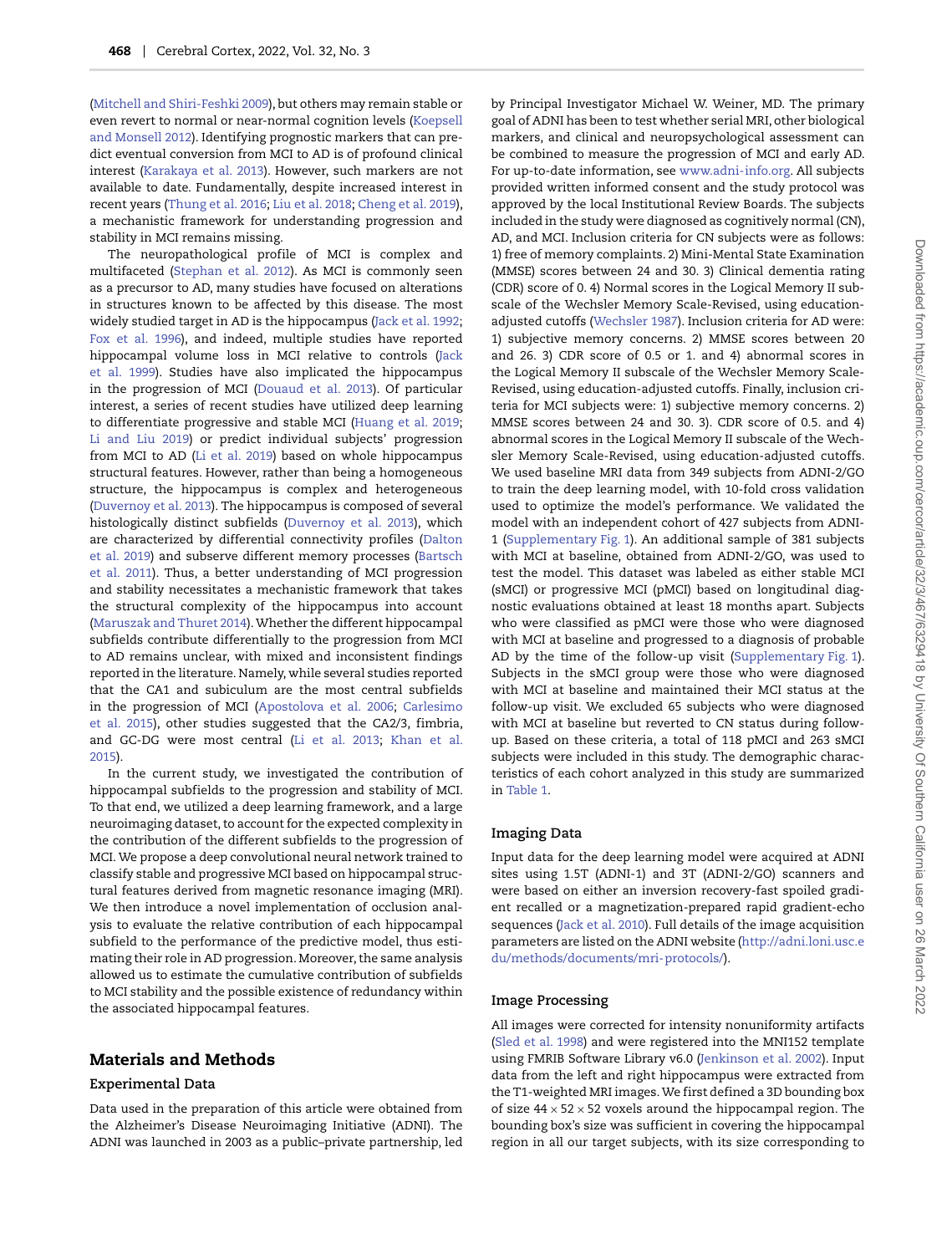|                   | ADNI-1         |                | ADNI-2 and GO  |                |                |                |
|-------------------|----------------|----------------|----------------|----------------|----------------|----------------|
|                   | AD             | CN             | AD             | CN             | pMCI           | sMCI           |
| N                 | 197            | 230            | 159            | 190            | 118            | 263            |
| Age               | $75.6 \pm 7.7$ | $76.0 \pm 5.0$ | $74.8 \pm 8.1$ | $73.4 \pm 6.4$ | $73.6 \pm 7.1$ | $71.7 \pm 7.3$ |
| Gender (% female) | 95 (48.2%)     | 112 (48.7%)    | 68 (42.8%)     | 100 (52.6%)    | 52 (44.1%)     | 112 (42.6%)    |
| Education         | $14.7 + 3.1$   | $16.0 \pm 2.8$ | $15.8 \pm 2.7$ | $16.5 \pm 2.6$ | $16.0 \pm 2.7$ | $16.2 \pm 2.7$ |
| MMSE              | $23.3 \pm 2.0$ | $29.1 \pm 1.0$ | $23.1 \pm 2.1$ | $29.0 \pm 1.3$ | $27.3 \pm 1.8$ | $28.3 \pm 1.7$ |

<span id="page-2-0"></span>**Table 1** Demographics

Notes: Continuous variables are presented as mean ±SD and categorical variable is presented as %. Abbreviations: AD=Alzheimer's disease, CN=cognitively normal, pMCI = progressive mild cognitive impairment, sMCI = stable mild cognitive impairment, *N* = number of subjects, MMSE = Mini-Mental State Examination.

that used in previous studies [\(Li and Liu 2019;](#page-10-11) [Liu et al. 2020\)](#page-10-21). The voxel intensities within the bounding box were normalized into a range between 0 and 1. Intensity values from each voxel within the bounding box were then extracted and used as inputs in the deep learning model described below.

#### *Data Augmentation*

To artificially increase the size of the model's training dataset and improve its performance and generalizability, we used an image data augmentation technique with Scikit-learn 0.22.1 [\(Pedregosa et al. 2011\)](#page-11-8). The augmented image data were generated through the addition of noise with mean 0 and standard deviation 1, contrast enhancement by effectively spreading out the most frequent intensity values (stretching out the intensity range) and flipping left and right. In total, 954 AD images and 1140 CN images were generated from the original dataset (AD: *N* = 159, CN: *N* = 190) through augmentation and used in the training dataset to improve the performance of the model.

Hippocampal subfield segmentation: Subfields in the hippocampus were segmented with an automated segmentation tool available in FreeSurfer v6.0 [\(Iglesias et al. 2015\)](#page-10-22), which is based on a new statistical atlas built primarily upon ultra–highresolution (∼0.1 mm isotropic) ex vivo MRI data. This approach uses Bayesian inference that relied on image intensities and a tetrahedral mesh-based probabilistic atlas of the hippocampal formation, constructed from a library of in vivo data and ex vivo–labeled data [\(Van Leemput et al. 2009;](#page-11-9) [Iglesias et al. 2015\)](#page-10-22). This widely used method was validated with ADNI-based MCI and AD data [\(Iglesias et al. 2015\)](#page-10-22), with its test–retest reliability established in both AD and CN subjects (Worker et al. [2018\). It was used in large multicenter studies \(Whelan et al.](#page-11-10) 2016) and was found as reliable across repeated scans (Quattrini [et al. 2020\) and between scanners \(Brown et al. 2020\). Moreover,](#page-11-12) hippocampal subfield segmentation has been widely applied using 3T MRI data, for example in studies of schizophrenia [\(Alnæs et al. 2019\)](#page-9-1), psychotic symptoms [\(Mancini et al. 2020\)](#page-11-13), and visual episodic recollection [\(Norman et al. 2019\)](#page-11-14) and in genome-wide association studies [\(Hibar et al. 2017;](#page-10-24) van der [Meer et al. 2020\). Thus, automated hippocampal subfield seg](#page-11-15)mentation from in vivo MRI at 3T is a reliable, validated, and widely used approach. In the current study, the left and right hippocampus were segmented into 12 subfields: CA1, CA2/3, CA4, hippocampal–amygdala transition area (HATA), granule cell layer of the dentate gyrus (GC-DG), fimbria, molecular layer, hippocampal fissure, hippocampal tail, subiculum, parasubiculum, and presubiculum.

## **Deep Learning Model Architecture**

A deep learning model based on the DenseNet architecture [\(Huang et al. 2017\)](#page-10-25) was trained to learn relevant maps for classifying pMCI versus sMCI. This state-of-the-art convolutional neural network architecture was chosen as it shows excellent classification performance with a range of datasets while diminishing the vanishing gradient problem and reducing the number of parameters [\(Huang et al. 2017\)](#page-10-25). We used deep learning, rather than traditional machine learning models, such as random forest, or support vector machine, primarily since similar models [have achieved the best performance in previous studies \(Li et al.](#page-10-12) 2019; [Li and Liu 2019;](#page-10-11) [Liu et al. 2020\)](#page-10-21), when based on complex features directly extracted from the raw data (i.e., whole hippocampal intensity values). Moreover, we assumed complex, possibly nonlinear relationships between hippocampal subfields and the progression from MCI to AD, further motivating the use of deep learning.

The deep learning model (see [Fig. 1](#page-6-0)*C*) comprised of two streams for the left and right hippocampus. Each stream consisted of a convolutional layer, four dense blocks, three transition layers, and a global average pooling layer. The outputs of the two streams were then concatenated as input to a fully connected layer. First, the image was passed through a stack of convolutional layers, where the filters were of size  $5\times5\times5$ . The convolution stride was fixed to one voxel. The max pooling layer had a stride of size  $2 \times 2 \times 2$  and a kernel size of  $2 \times 2 \times 2$ . The dense block implements a dense connection from the *l*th layer to all its subsequent layers:

$$
x_l = H_l([x_0, x_1, \cdots, x_{l-1}])
$$
\n(1)

where  $[x_0, x_1, \dots, x_{l-1}]$  indicates the concatenation operation of the feature maps produced in preceding layers, and *H*<sub>1</sub> denotes a composite function of four consecutive operations: batch normalization layer, leaky rectified linear unit,  $3 \times 3 \times 3$  convolutional layer, and dropout layer. The dense block consisted of multiple convolution units, which were equipped with a  $1\times1\times1$ convolutional layer, a  $3 \times 3 \times 3$  convolutional layer, batch normalization layer, leaky rectified linear unit, and a dropout layer. Every convolutional unit was connected to all previous layers by shortcut connections. A transition layer allowed for dimensionality reduction of feature maps in between dense blocks. It was composed of a batch normalization layer, leaky rectified linear unit, a  $1\times1\times1$  convolutional layer, a  $3\times3\times3$  convolutional layer, a dropout layer, and an averaging pooling layer. The stacks of global averaging pooling layers were concatenated and connected by a fully connected layer. The output value was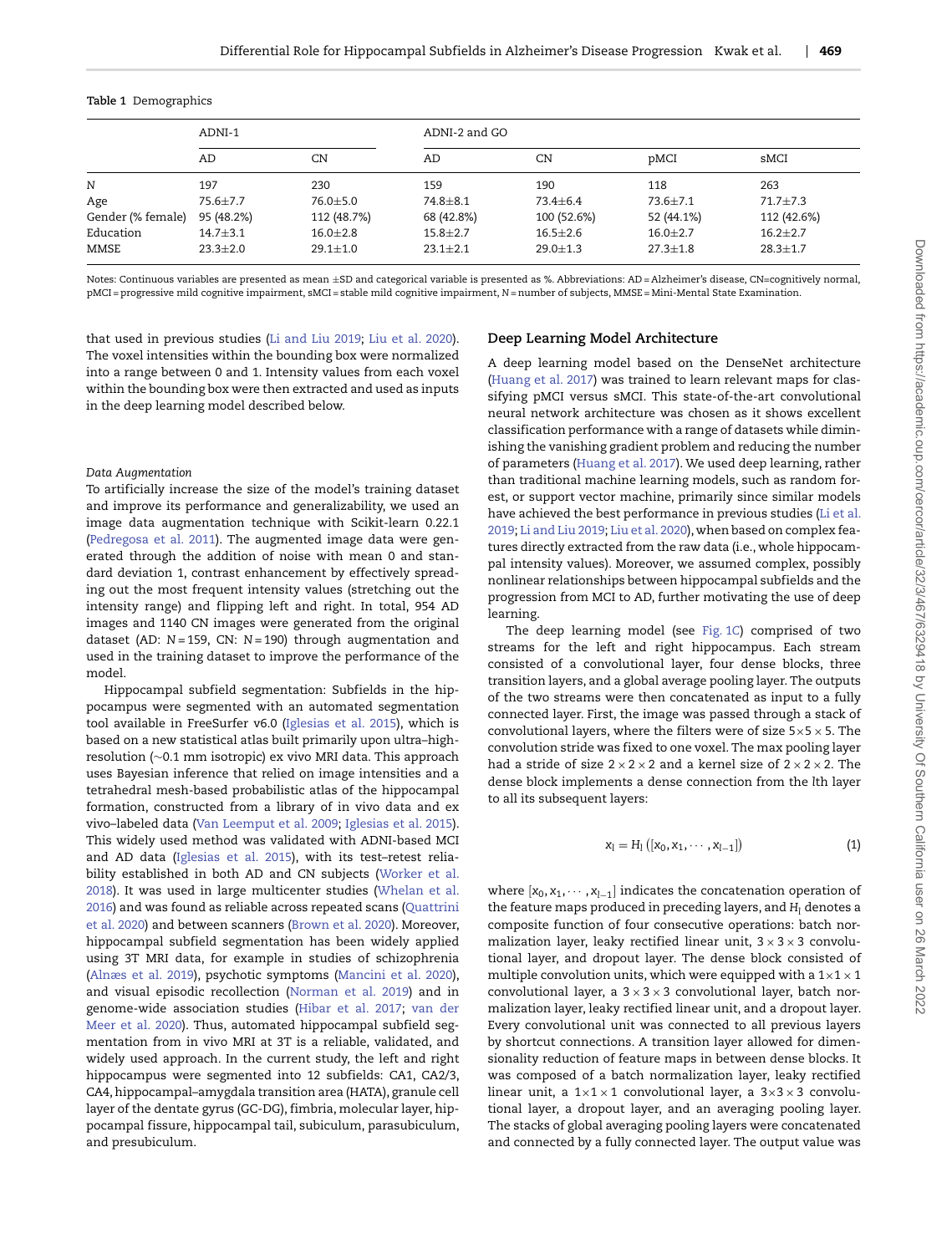

<span id="page-3-0"></span>**Figure 1.** Study design and methods. (*A*) Hypothetical models of MCI progression. In pMCI, gradual cognitive decline continues until individuals meet the diagnostic criteria of AD. In sMCI, cognitive performance remains relatively stable over time. (*B*) Group allocation criteria. Cognitive evaluations at baseline and follow-up visits were used to classify subjects in the pMCI and sMCI groups. (C) Illustration of proposed deep learning model. Abbreviations: AD = Alzheimer's disease, MCI = mild cognitive impairment, pMCI = progressive mild cognitive impairment, sMCI = stable mild cognitive impairment.

processed by the fully connected layer with a sigmoid activation function.

# **Implementation**

The deep learning model was built with the Keras application programming interface in TensorFlow 2.0. Training and testing of the model were carried out with an Ubuntu 18.04.3 operating system and two Nvidia Tesla V100 graphic cards with 16GB memory each. The model was parallelized across graphic cards. We trained the model with a mini batch size of 64 and 200 epochs. The deep learning model was optimized using stochastic gradient descent [\(Kingma and Ba 2014\)](#page-10-26) with momentums and an exponentially decaying learning rate. The initial learning rate was 0.0001 and it was decayed by 0.9 after every 10 000 steps. We added a dropout layer in the dense block and set the dropout rate to 0.2. In the batch normalization, beta and gamma weight were

initialized with L2 regularization set at  $1 \times 10^{-4}$  and epsilon set to  $1.1 \times 10^{-5}$ . The L2 regularization penalty coefficient was set at 0.01 for the fully connected layer. The deep learning model was stable after an iteration of 150 epochs. During training, a binary cross-entropy loss of predicted output value is calculated as follows:

$$
L(y) = -\frac{1}{N} \sum_{i=1}^{N} y_i \cdot \log (p (y_i)) + (1 - y_i) \cdot \log (1 - p (y_i))
$$
 (2)

where *y* is the true label (1 for AD and 0 for CN), log(*p*(*y*)) is the log predicted probability of the sample being AD class, log(1 − *p*(*y*)) is the log probability for the CN class, and *N* is the number of samples in a batch. A focal loss function based on cross-entropy loss for imbalanced data was also used, but it had no differential effect on the performance of the model.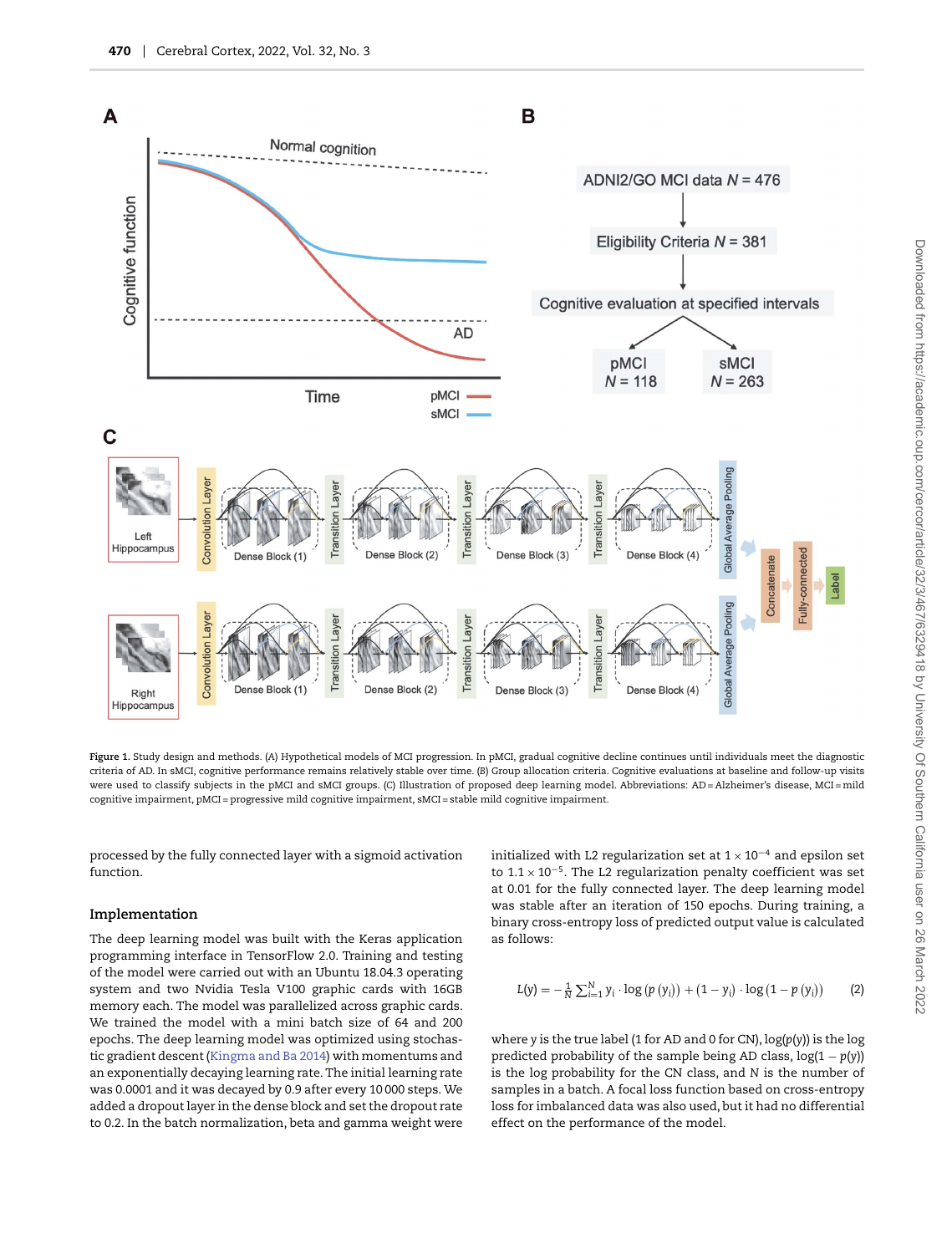#### **Validation Framework**

We evaluated the performance of the proposed deep learning model both within the training dataset and using an independent validation dataset. First, *k*-fold cross-validation with *k* = 10 was applied during the training of the model, which allowed for the optimization of hyperparameters in the training set. The model that yielded the best performance was then validated using an independent dataset from ADNI-1, in the task of differentiating AD versus CN. Subsequently, the model was applied to the main independent testing dataset (based on ADNI-2/GO data), in the task of differentiating pMCI versus sMCI [\(Supplementary Fig. 1\)](#page-3-0). Thus, similar to previous studies (e.g., [Suk et al. 2014;](#page-11-16) [Huang et al. 2019;](#page-10-10) [Li et al. 2019\)](#page-10-12), we used a classification framework in which MCI progression is predicted based on a model that trains to differentiate AD versus CN data. This was based on the assumption that structural features required to differentiate the pMCI and sMCI groups are well within the distribution of features the model learns from.

We additionally evaluated whether the class imbalance in the testing dataset [\(Table 1\)](#page-2-0) affected the performance of the model, through a random permutation test. We extracted an equally sized randomly selected set of subjects from each group/class, repeating this procedure 10 000 times, while retesting the model at each iteration. This procedure resulted in a distribution of accuracy values for testing sets composed of balanced classes, which were then compared with the accuracy obtained in the original imbalanced testing set. The procedure was repeated for two balanced sample sizes: *n* = 60 and *n* = 80.

We also tested whether the performance of the proposed model differed from that of a purely random classifier, through a random permutation test. We generated a null distribution of accuracy, sensitivity, and specificity for the random classifier by randomly assigning subjects to two different classes 10 000 times and retesting the model at each iteration. Differences between the original performance of the model and the resulting null distributions were then computed.

#### **Model Comparison**

The performance of the proposed deep learning model was compared with that obtained in three common machine learning models, available from the Scikit-learn library (0.23.2): support [vector machine \(Platt 1999\), random forest \(Liaw and Wiener](#page-10-27) 2002), and logistic regression [\(Cox 1958\)](#page-10-28). Similar to the training of the deep learning model, voxel intensities from a 3D bounding box surrounding the entire hippocampal region were used as features. The model was trained to first differentiate AD and CN and was then tested on the task of differentiating pMCI versus sMCI. In the classification experiment, support vector machine was set up based on a soft margin with a linear kernel. Logistic regression was initiated with a penalty set to "L2" for regularization, and with other hyperparameters set at default settings. Default settings were also used for random forest classification.

#### **Implementation of Occlusion Analysis**

Occlusion analysis was used for investigating the contribution of each hippocampal subfield to the performance of the prediction model. Masks for each hippocampal subfield were generated

based on the subfield segmentation procedure described above (see Image Processing). We then masked out each hippocampal subfield (setting voxels of each hippocampal subfield to zero) from the input data of the test phase and retested the trained deep learning model. For any voxel *j* and corresponding inputs *xj*:

$$
Occi =\begin{cases} 0 & \text{if } j \in \text{subfield } i, \\ x_j & \text{otherwise} \end{cases}
$$
 (3)

where Occ*<sup>i</sup>* represents the occlusion of hippocampal subfield *i*. If the value of *j* is an element of subfield *i*, the intensity of *xj* is set to zero. We occluded left and right subfields simultaneously. Each occluded hippocampal subfield was then ranked based on the performance (accuracy) of the model, relative to the original model, where input data from the entire hippocampus was used.

In a second implementation of occlusion analysis, we evaluated the performance of the prediction model under gradually accumulating occlusion of hippocampal subfields. This was achieved by retesting the prediction model, each time masking out an additional subfield (i.e., starting from one masked out subfield, then two, etc.). Let revrank(*i*) denote the reverse ranking of the *i*-th hippocampal subfield's contribution to accuracy in comparison to that of all other subfields (*N* = 12), as identified in the initial occlusion analysis. Then, the *i*-th accumulating occlusion is here defined as:

$$
AOcc_i = \sum_{i=1}^{N} Occ_{\text{revrank}(i)} \tag{4}
$$

where AOcc*<sup>i</sup>* denotes the accumulating occlusion of hippocampal subfields, which were masked out sequentially, in descending order *i*, according to their contribution to accuracy (as identified in the initial occlusion analysis). This step also allowed us to evaluate the stability of the occlusion analysis, ensuring that it did not result in abrupt changes in classification performance. We additionally estimated the points in which the accumulated occlusion analysis showed large changes in accuracy. First, the results of the analysis (i.e., changes in accuracy observed in each of its 12 steps) were fitted with a nonlinear log-sigmoid curve [\(Ritz et al. 2015\)](#page-11-18):

$$
f (X, (b, c, d, e)) = c + (d - c) \{1 - \exp \{- \exp [b (log(x) - log(e))]\}\}\
$$
 (5)

where *X* is the set of estimated points. Note that *b*, *c*, *d*, and *e* are used to indicate that model parameters have to be estimated from the data points. The fitted curve was generated using the drm function in the R drc package with a Weibull distribution. We then sampled 1000 points from the fitted curve to estimate the location of change points in the curve, using the mcp function in the R mcp package [\(Lindeløv 2020\)](#page-10-29). In this procedure, which relied on default parameters, the location of change points between regression models is inferred using a Bayesian inference approach, with user-defined segments. The predefined segments we considered were based on the assumption of two change points in the curve. In this approach, change points correspond to the points in the curve where the data's best predictive model changes from one model to another.

Lastly, we evaluated the potential confounding effect that the size of the occluded subfields had on the accuracy of classification through random occlusion analysis. This post hoc analysis focused on the four major subfields that showed the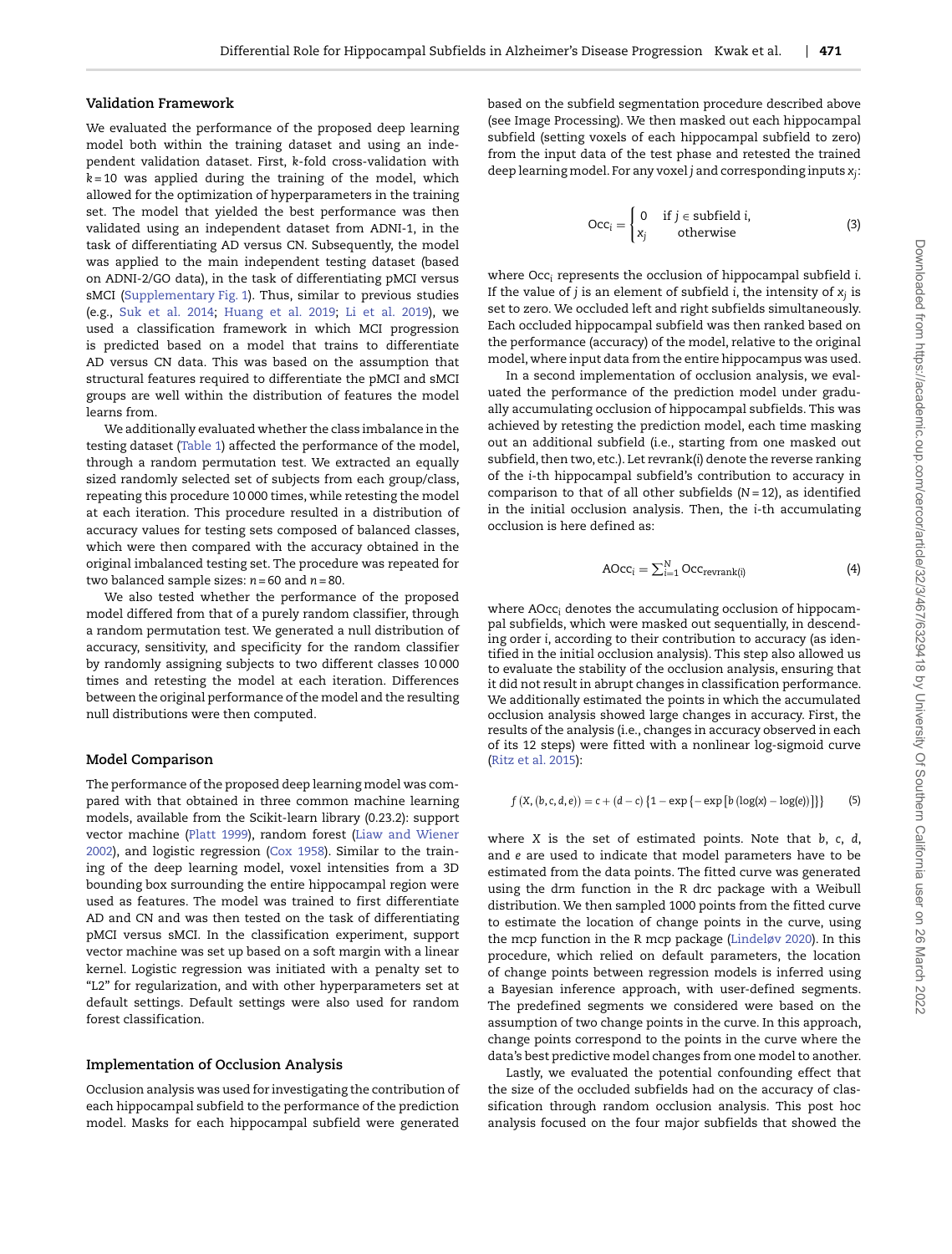most prominent effects in the original occlusion analysis (presubiculum, subiculum, CA1, and molecular layer). The average size (volume) of each of these four subfields was first calculated. We then generated, for each subfield, random parcels with identical size, but at random spatial locations based on [a region growing algorithm \(Mary Synthuja Jain Preetha et al.](#page-11-19) 2012). A total of 1000 random parcels were generated for each subfield. We then repeated the occlusion analysis 1000 times, occluding the random parcels at each permutation. This allowed us to generate a null distribution of accuracy values calculated based on the randomly placed masks. Differences between the original accuracy values and the values obtained via random occlusion were then assessed with a two-sided permutation test.

#### **Results**

To delineate the contribution of hippocampal subfields to MCI progression, we analyzed neuroimaging data from the ADNI database. Our analysis focused on individuals with MCI who exhibit progressive deterioration in cognitive performance, evaluated at baseline and follow-up visits, in comparison to those who remain stable over time [\(Fig. 1](#page-6-0)*A*). We thus considered baseline neuroimaging data from two groups [\(Fig. 1](#page-6-0)*B*). First, subjects in the sMCI group had a baseline diagnosis of MCI that was retained at follow-up, with at least 18 months between diagnoses. Secondly, subjects in the pMCI group were subjects who over the course of a similar duration progressed from a diagnosis of MCI to probable AD. To train our deep learning model (see below), we additionally analyzed data from CN subjects along with subjects with a diagnosis of AD. Two independent cohorts were analyzed for the two latter groups (data from ADNI-1 and ADNI-2/GO), used for the training and validation of the deep learning model.

#### **Participant Characteristics**

The demographic characteristics of subjects in the AD, CN, pMCI, and sMCI groups are shown in [Table 1.](#page-2-0) Comparing the pMCI and sMCI groups, there were significant differences in age (*t*<sup>379</sup> = 2.449, *P* = 0.015) and MMSE score (Wilcoxon Rank-sum, *Z* = 4.938, *P* = 7.89×10−7). No significant difference was observed for gender distribution (*χ*<sup>2</sup> = 0.072, *P* = 0.787) or education (*t*<sup>379</sup> = 0.756, *P* = 0.450). In the comparisons between the AD and CN groups, in both cohorts, there were significant differences in education (ADNI-1: *t*<sup>425</sup> = 4.483, *P* = 9.47×10−6; ADNI-2/GO: *t*<sup>347</sup> = 2.614, *P* = 0.009) and MMSE score (ADNI-1: *Z* = 17.900, *P* = 1.19×10−71; ADNI-2/GO: *Z* = 15.953, *P* = 2.70 × 10−57). Age differed marginally in the ADNI-2/GO (*t*<sup>347</sup> = 1.901, *P* = 0.058) cohort, but not in ADNI-1(*t*<sup>425</sup> = 0.562, *P* = 0.575). Gender distributions were not significantly different in both cohorts (ADNI-1: *χ*<sup>2</sup> = 0.022 *P* = 0.882; ADNI-2/GO: *χ*<sup>2</sup> = 3.374, *P* = 0.066).

# **A Deep Learning Model for Classifying Stable and Progressive MCI**

We next developed a deep learning model, based on the DenseNet architecture [\(Huang et al. 2017\)](#page-10-25) [\(Fig. 1](#page-6-0)*C*), for classification of pMCI versus sMCI, as an initial step prior to delineating the role of hippocampal subfields in MCI progression. As input data, the model utilizes voxel intensity values from a 3D bounding box surrounding the entire hippocampal region. As in previous studies [\(Huang et al. 2019;](#page-10-10) [Li et al. 2019\)](#page-10-12), the model

was trained to first differentiate AD and CN (data source: ADNI-2/GO), with the assumption that these two extreme classes would allow the model to learn the necessary representations for classifying MCI subjects as well. The model was then tested on the task of differentiating pMCI versus sMCI (data source: ADNI-2/GO). We also validated the model's performance by retesting it on the task of differentiating AD versus CN (data source: ADNI-1). Data augmentation (see Materials and Methods) was applied within the training dataset to improve the performance of the model and its generalizability. We used 10-fold cross-validation within the training dataset to optimize and fine-tune the model's performance, finding similar performance across the different folds [\(Supplementary Fig. 2\)](#page-7-0). We fine-tuned the parameter of iteration number in the training step, to obtain optimized performance. The model with the best performance achieved maximal accuracy of 94.07% in one of the folds, with an area under the curve (AUC) of the receiver operating characteristic (ROC) of 0.993. The model was further validated with AD and CN data from ADNI-1, achieving an accuracy of 86.20%, with an AUC of 0.937 [\(Fig. 2](#page-8-0)*A*). Of note, data from ADNI-1, which were acquired with 1.5T MRI scanners, were only used for the validation of the deep learning model. Thus, despite a decrease in accuracy, which may be expected given that ADNI-1 is based on lower MRI field strength (1.5T, relative to ADNI 2/GO's 3T), the model was overall stable and robust. This model was thus used next for differentiating the pMCI and sMCI groups based on data from ADNI-2/GO. In this task, the model achieved an accuracy of 75.85% and an AUC of 0.777 [\(Fig. 2](#page-8-0)*B*), with a sensitivity of 0.66 and a specificity of 0.8 [\(Fig. 2](#page-8-0)*C*). When retesting the model with equally sized groups/classes in the testing dataset, there were no significant differences relative to the original results  $(n=60: P=0.335,$ *n* = 80: *P* = 0.345, [Supplementary Fig. 3\)](#page-8-1). This confirms that the performance of the proposed model was not affected by the class imbalance of the testing set. We additionally evaluated the performance of the model relative to that of a random classifier via a random permutation test, finding significant differences between the two across all performance metrics (all *P <* 0.001, We also compared the performance of the deep learning model with that obtained with standard machine learning algorithms, including support vector machine, random forest, and logistic regression. The deep learning model achieved better classification performance than all other algorithms (Supplementary Fig. 5). Additionally, repeating the analysis with an age- and MMSE-matched test cohort had minimal effects on

Overall our proposed deep learning–based classification framework corroborates earlier results, by demonstrating comparable accuracy performance to those reported previously for the classification of pMCI versus sMCI [\(Huang et al. 2019;](#page-10-10) [Li et al. 2019;](#page-10-12) [Li and Liu 2019\)](#page-10-11). It establishes that whole hippocampus structural features can be used to differentiate pMCI from sMCI.

# **Contribution of Hippocampal Subfields to MCI Progression: Occlusion Analysis**

the accuracy of the model (Supplementary Fig. 6).

Supplementary Fig. 4).

We next sought to test if differentiation of pMCI from sMCI can be achieved with data derived from single hippocampal subfields, assessing the relative contribution of each subfield to classification performance. Only data from ADNI-2/GO (all at 3T) were used in this analysis. We first segmented the hippocampal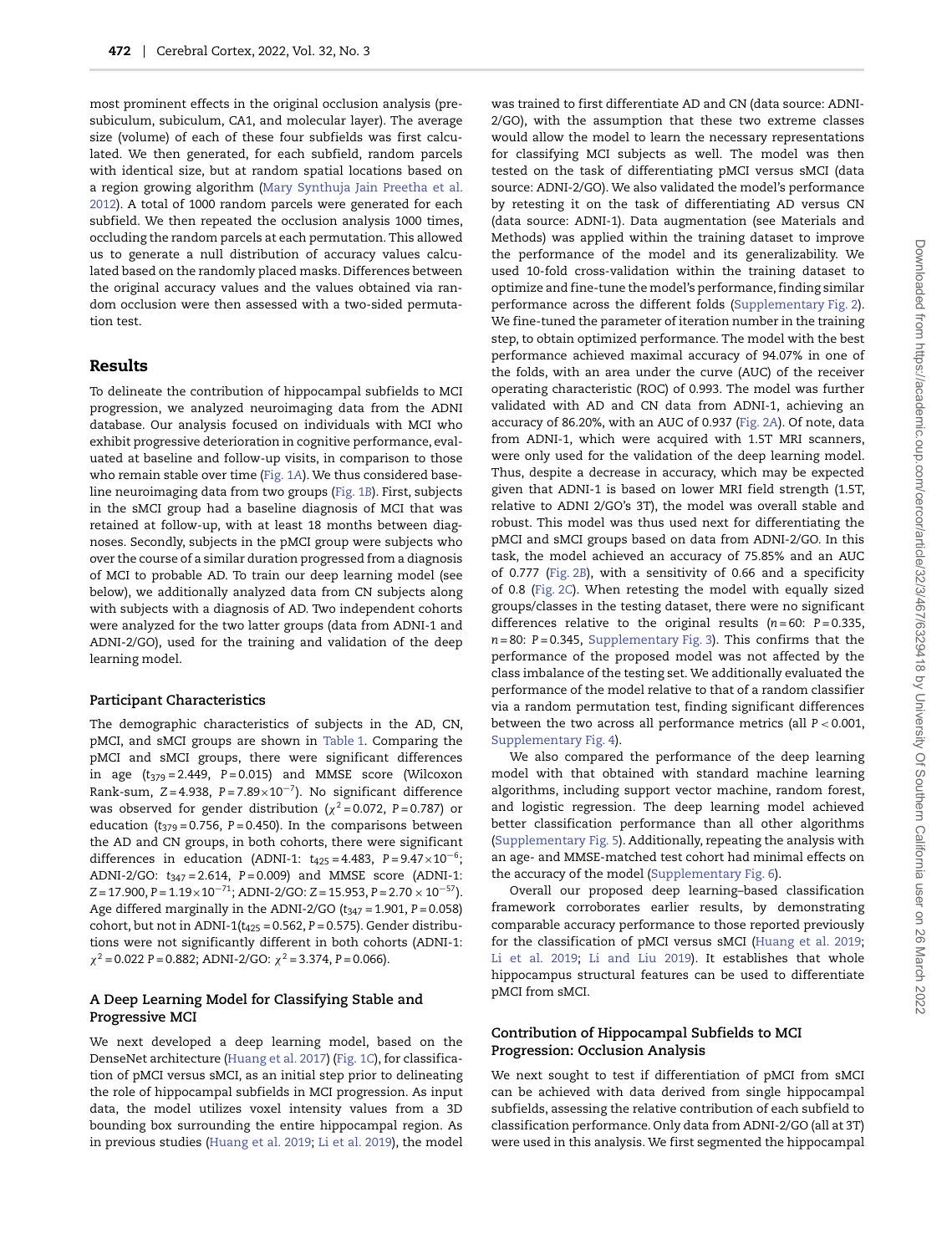

<span id="page-6-0"></span>**Figure 2.**The predictive performance of the proposed deep learning model. (*A*) ROC curve for the task of classifying AD versus CN. (*B*) ROC curve for the pMCI versus sMCI task. (*C*) Confusion matrix, with results from the model showing the best performance, evaluating the sensitivity and specificity obtained in the task of classifying pMCI versus sMCI. The matrix values were rescaled to the range of [0,1]. Abbreviations: AD=Alzheimer's disease, CN=cognitively normal, pMCI=progressive mild cognitive impairment, sMCI = stable mild cognitive impairment, ROC = receiver operating characteristic, AUC = area under the curve.

subfields in each of the subjects using a validated automated method [\(Iglesias et al. 2015\)](#page-10-22) (Fig. 3*A*). The contribution of each subfield was then assessed using an adaptation of occlusion analysis, a common approach in computer vision (e.g., Sadr et al. 2003). Briefly, in this analysis, we retested the deep learning model, each time occluding a bilateral binary mask of each of the hippocampal subfields from the model's test data (i.e., from the 3D bounding box). The occlusion of the subfields, which were segmented separately for each individual subject, was achieved by setting the intensity values of each hippocampal subfield to zero in the input data. The performance (accuracy) of the models was then ranked and compared with each other as well as to the model based on an intact hippocampus (Fig. 3*B*). Accuracy levels for each of the models differed considerably (Fig. 3*C*). The occlusion of subfields led to a decrease in accuracy. In particular, occlusion of the subiculum, CA1, presubiculum, and molecular layer led to dramatic decreases in accuracy, relative to other subfields, including CA2/3 and CA4 for example. Thus, the presubiculum, subiculum, CA1, and the molecular layer had the largest impact on the performance of the model (Fig. 3*D*).

We also assessed the effect of laterality on the accuracy of classification by repeating the occlusion analysis with left versus right hippocampal subfield masks tested separately. For the most impacted subfields (subiculum, CA1, presubiculum, and molecular layer), occlusion of the left hemisphere had a more pronounced effect on accuracy relative to occlusion of the right hemisphere (Supplementary Fig. 7).

The occlusion analysis revealed that many of the subfields had little to no contribution to the performance of the model. Namely, occlusion of CA2/3 and parasubiculum, for example, resulted in an accuracy loss of less than 4%. This suggests that in the classification of pMCI and sMCI some of the subfields may be redundant. That is, these results may reflect the existence of a certain degree of duplication or repetition (i.e., redundancy; [Tononi et al. 1999\)](#page-11-21) in the hippocampus. We evaluated this possibility by performing a sequential version of the occlusion analysis, where occlusion is accumulated from step to step (Fig. 4*A*), in descending order with respect to each subfield's contribution to the model's performance (as reported in Fig. 3*C*). The subfields were occluded in descending order, under the assumption that the least central subfields could be more redundant, contributing less to the differentiation of between pMCI and sMCI. Accuracy was evaluated as a function of the ratio of the total occluded volume to the volume of the entire hippocampus.

In comparison to the model with no occlusion, the accuracy started decreasing strongly when 10.5% of the volume of the hippocampus was removed (with occlusion of the fimbria, parasubiculum, and CA2/3), estimated by fitting the data with a logsigmoid function, and extracting the resulting curve's change points using a Bayesian inference approach (see Materials and Methods; Supplementary Fig. 8). In other words, we found that around 10.5% of the volume of the hippocampus was redundant in classifying pMCI versus sMCI. Upon removal of more than 30.2% of the volume of the hippocampus, accuracy levels started saturating (Supplementary Fig. 8). Finally, repeating the occlusion analysis with age- and MMSE-matched data had little effect on the results (Supplementary Fig. 9). Of note, since the 3D bounding box surrounding the hippocampal region, where model features were extracted from, contained a small set of nonhippocampal voxels (from regions such as the parahippocampal gyrus and entorhinal cortex), classification of MCI progression with very low accuracy (∼30%) was evident even when 100% of the volume of the hippocampus was occluded.

The occlusion of the presubiculum, subiculum, CA1, and molecular layer had the largest impact on the performance of the model. These four subfields are among the largest in the hippocampus, raising the possibility that their occlusion resulted in large losses in accuracy merely because of their large size. To test the possible confounding role of subfield size in our proposed framework, we repeated the occlusion analysis, with random occluded masks, which are of the same size as the presubiculum, subiculum, CA1, and molecular layer (Fig. 5*A*). We generated a null distribution for each of the four major subfields, based on 1000 random permutations, each of which consisting of random parcels, with the same size as the tested subfields but at random spatial locations (Supplementary Fig. 10). The occlusion of the random parcels resulted in markedly lower loss of accuracy, relative to that observed in the original analysis (all *P <* 0.001, Fig. 5*B*). This suggests that the loss of accuracy observed when the presubiculum, subiculum, CA1, and molecular layer were occluded was not merely a reflection of their size.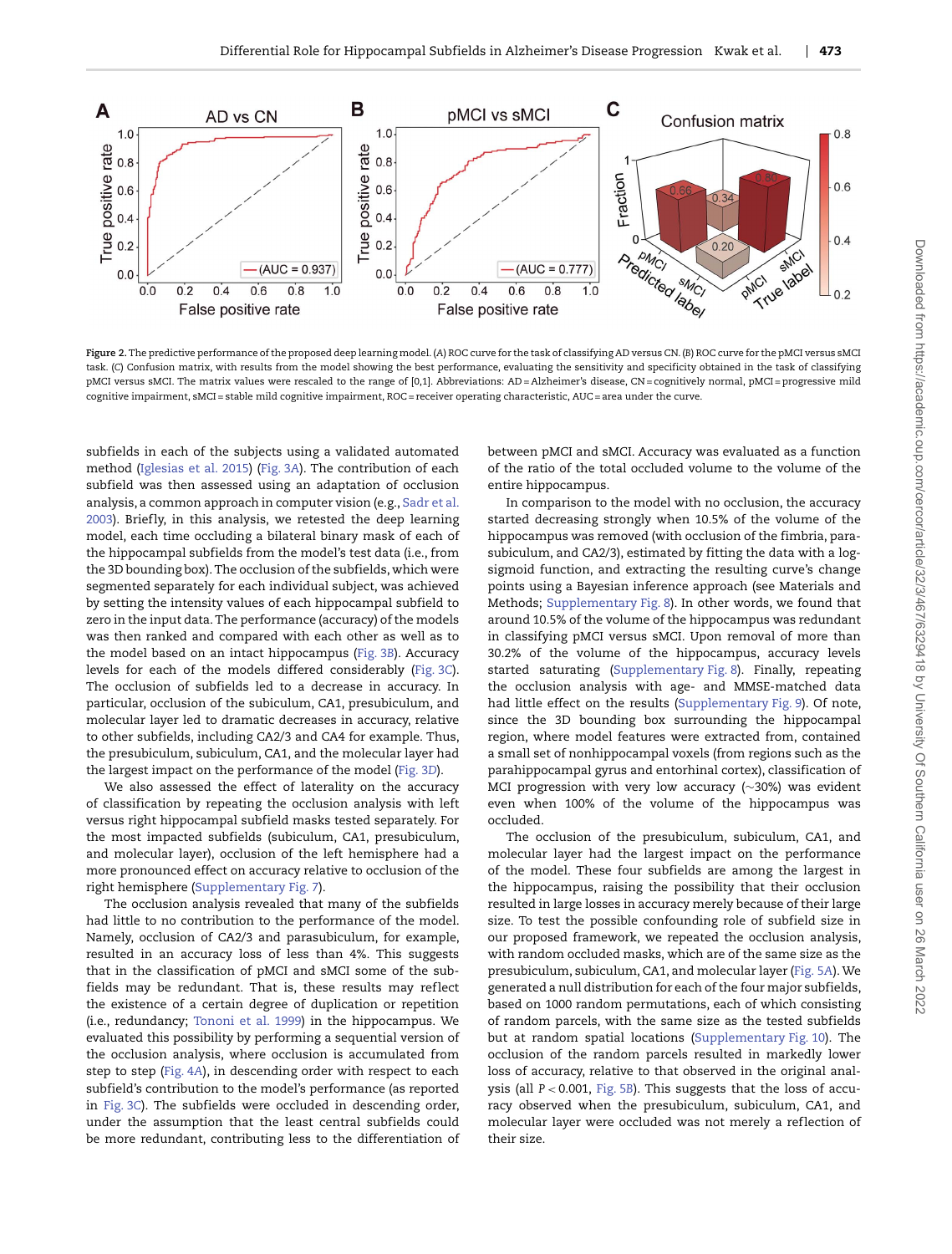

<span id="page-7-0"></span>**Figure 3.** Occlusion analysis of hippocampal subfields. (*A*) Hippocampal subfield segmentation. The segmentation results of hippocampal subfields are illustrated on a single representative subject. (*B*) Schematic framework of the occlusion analysis. In each model, one of the hippocampal subfields was occluded (masked out) in the testing data and the performance of the model (its accuracy) was ranked relative to the occlusion of other subfields and to the performance of the original intact model. (*C*) The results of the occlusion analysis are shown for each model, along with the results of the original intact model (*D*) Accuracy performance of each model, superimposed on top of an illustration of the major hippocampal subfields (note: not all subfields are shown). Abbreviations: CA = cornu ammonis, HATA = hippocampus–amygdala–transition area, GC-DG = granule cell layer of the dentate gyrus.

# **Discussion**

Individuals with MCI show strongly variable symptomatic trajectories, with some progressing eventually to a probable diagnosis of AD, while others showing a more stable pattern of cognitive performance over time. In this paper, we propose a novel framework for the analysis of the progression and stability of MCI based on deep learning and occlusion analysis. First, we introduced a deep convolutional neural network model based on the DenseNet architecture [\(Huang et al. 2017\)](#page-10-25) for classifying pMCI versus sMCI. Second, we proposed a novel analytical framework based on occlusion analysis to evaluate the contribution of hippocampal subfields to the performance of the proposed deep learning model, thus assessing the role of the different subfields in the stability and progression of MCI. Finally, as a secondary step, we applied a gradually accumulating occlusion analysis that allowed us to assess the degree of redundancy in the hippocampal features in relation to the classification of pMCI and sMCI.

As an initial step prior to the evaluation of the role of hippocampal subfields, we trained a deep convolutional neural network to classify the pMCI and sMCI groups based on all structural hippocampus features. This model achieved an accuracy of 75.85% (and an AUC of 0.777). This classification performance is on par with earlier deep learning models developed to classify pMCI versus sMCI based on whole hippocampus structural features or multimodel features (e.g., [Li et al. 2014;](#page-10-30) [Suk et al. 2014\)](#page-11-16), which ranged from 72% to 76%. For example, a 3D-convolutional neural network based on multimodal data, integrating structural MRI and positron emission tomography (PET), classified [pMCI versus sMCI with an accuracy of 72.22% \(Huang et al.](#page-10-10) 2019), while another recently described hybrid convolutional and recurrent neural network based on internal and external hippocampal patches yielded classification accuracy of 72.50% for the same task [\(Li and Liu 2019\)](#page-10-11). Another recent study utilized deep learning and hippocampal features predicting progression [time from MCI to AD with a concordance index of 0.762 \(Li et al.](#page-10-12) 2019). Our model corroborates these earlier reports by demonstrating that prediction of MCI stability and progression can be achieved with good accuracy rates based solely on hippocampal features.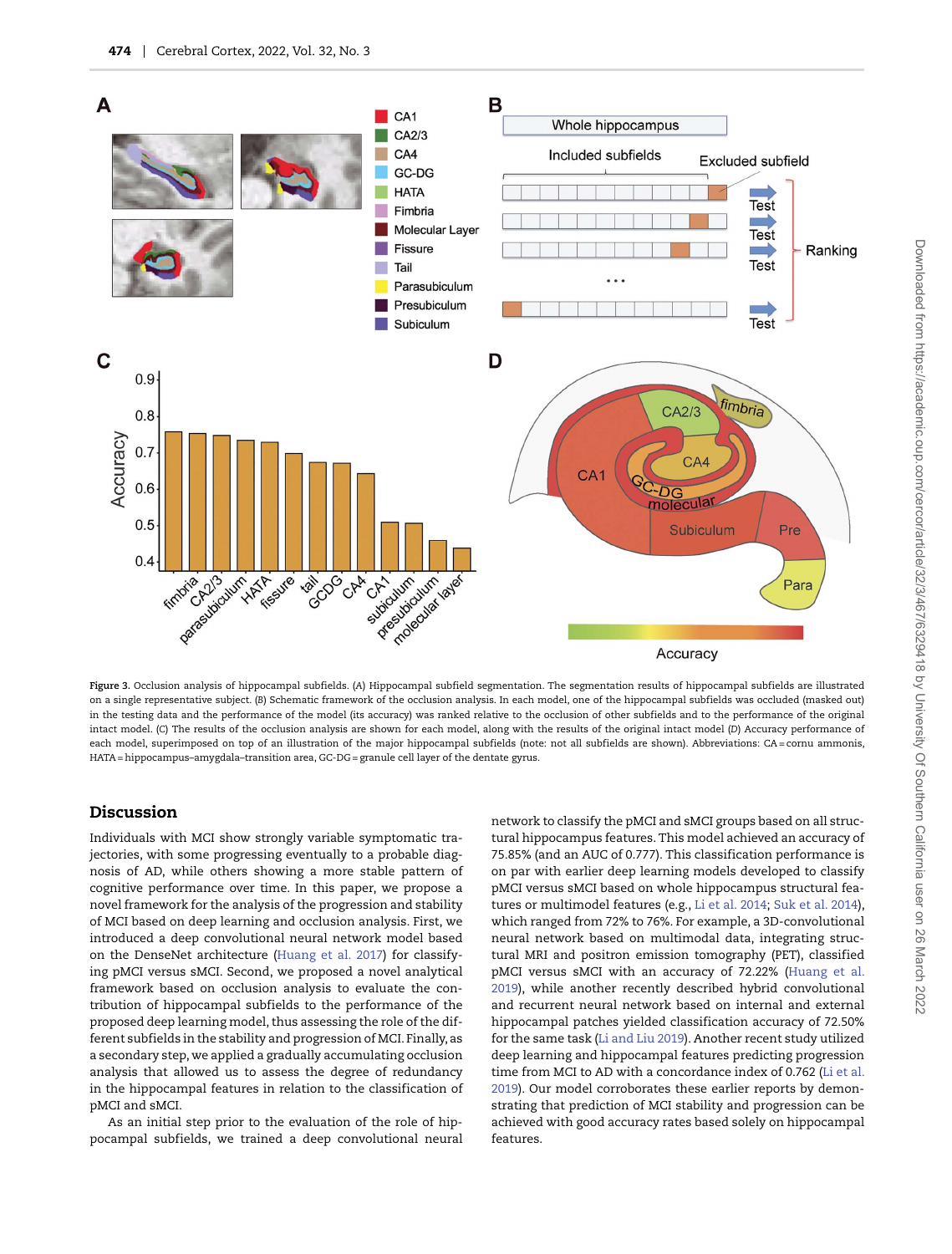

<span id="page-8-0"></span>**Figure 4.** Accumulated occlusion analysis of hippocampal subfields. (*A*) An illustration of gradually accumulating occlusion. On each step, additional hippocampal volume is masked out of the analysis. (*B*) The model's accuracy is shown as a function of accumulated occlusion, with subfields masked out in descending order according to their contribution to the model's accuracy (as shown in Fig. 3*C*). The accuracy started decreasing strongly (i.e., relative to the accuracy of the full model) upon removal of 10.5% of the volume of the hippocampus, as identified with change-point analysis. Abbreviations: CA = cornu ammonis, HATA = hippocampus–amygdala–transition area, GC-DG = granule cell layer of the dentate gyrus.



<span id="page-8-1"></span>**Figure 5.** Random occlusion analysis for the major hippocampal subfields. (*A*) The potential confounding effect of subfield size was assessed by repeating the occlusion analysis 1000 times, each time occluding random parcels, which are of the same size as the presubiculum, subiculum, CA1, and molecular layer but are placed at random spatial locations. (*B*) The results of the random occlusion analysis are shown with reference to each of the four hippocampal subfields (the relative size of each mask is indicated as % of total hippocampal volume). Dashed red lines denote the original accuracy loss observed (same as Fig. 3*C*). Error bars denote standard deviation.

Our findings extend earlier reports by delineating the contribution of single hippocampal subfields to the progression and stability of MCI. Our implementation of occlusion analysis revealed marked differences between the subfields in differentiating the pMCI and sMCI groups. In particular, the results suggest that the subiculum, presubiculum, CA1, and molecular layer were more central to this classification task than any other subfield. While these are among the largest subfields in the hippocampus, our results also demonstrate that their contribution to MCI progression was not merely a ref lection of their size. The findings are consistent with earlier reports on the involvement of CA1, the subiculum [\(Apostolova et al. 2006;](#page-9-0) Carlesimo et al. [2015\), and the molecular layer \(Scheff et al. 2006;](#page-10-16) [Zhao et al. 2019\)](#page-11-23) in the progression of MCI.While several other studies implicated CA2/3, fimbria, and GC-DG in MCI progression [\(Li et al. 2013;](#page-10-17) [Khan et al. 2015\)](#page-10-18), our model suggests that these subfields play a more minor role. Our findings may ref lect the neuropathological cascade characteristic of AD. Namely, neurofibrillary tangles in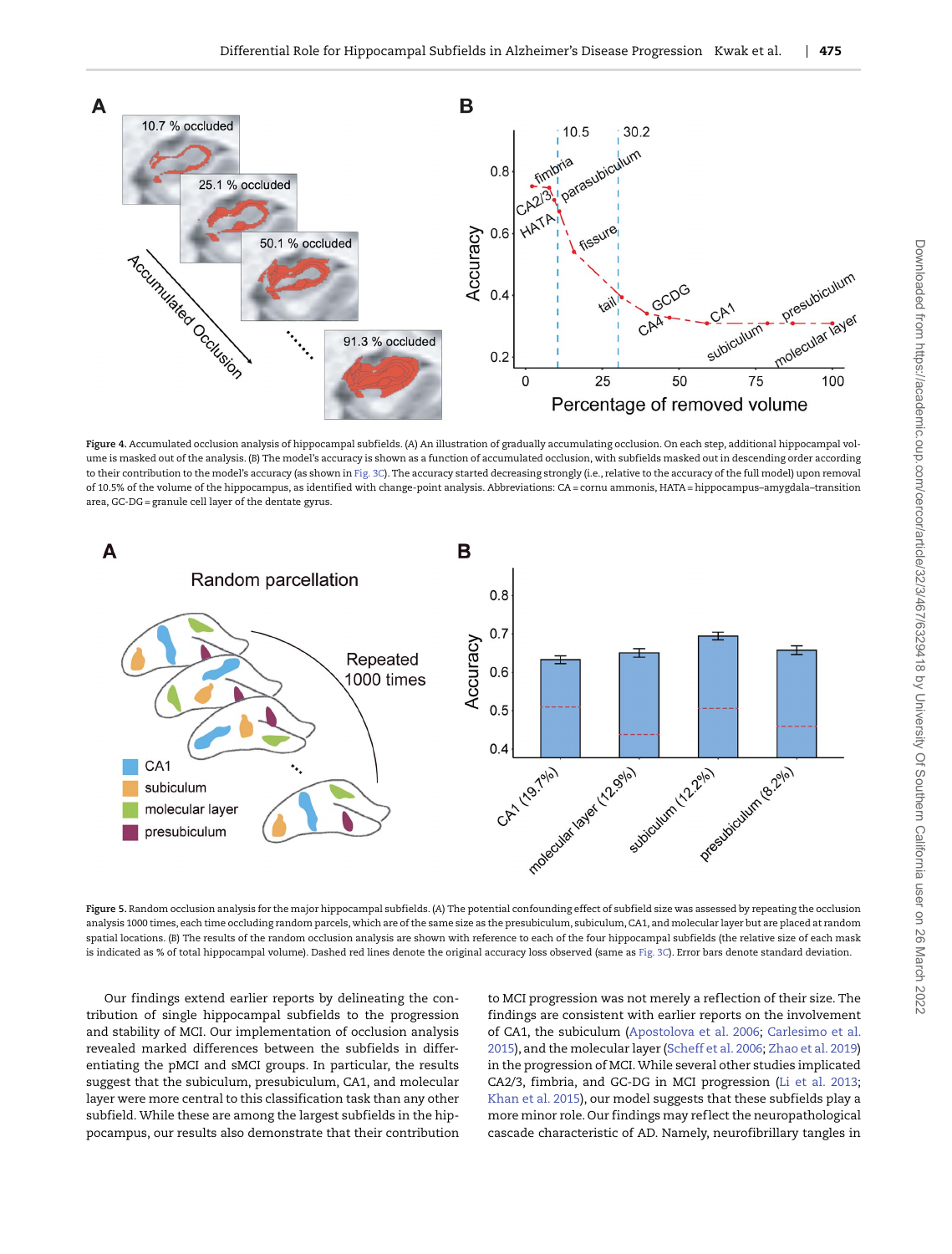AD neurodegeneration progress from CA1 to the subiculum, before reaching CA2/3 [\(Braak and Braak 1991\)](#page-10-31). Neuronal loss in CA1 and subiculum is prominent as AD neurodegeneration progresses, while being milder and slower in the CA2/3 and CA4 [\(Rössler et al. 2002\)](#page-11-24). The results also reveal a more pronounced contribution of subfields in the left hemisphere to the [performance of the model, consistent with earlier results \(Shi](#page-11-25) et al. 2009; [Sarica et al. 2018\)](#page-11-26). Altogether, although our findings highlight the contribution of subiculum, presubiculum, CA1, and molecular layer in the progression of MCI, further examination into the possible involvement of other subfields is warranted.

As a secondary step to the occlusion analysis, which helped us assess the contribution of single subfields to MCI progression and stability, we also evaluated how accumulated occlusion of hippocampal features affected the results. This analysis revealed that 10.5% of the volume of the hippocampus was redundant in the differentiation between pMCI and sMCI. These results may reflect the progressive nature of neurodegeneration in AD, wherein the redundant subfields have yet to have been affected, and thus do not yet differentiate among individuals with stable and progressive disease trajectories. Another speculative possibility, which remains to be tested in future research, is that the redundancy reflects neuroprotective mechanisms that allow individuals with MCI to compensate for the earlier phases of neurodegeneration [\(Langella et al. 2021;](#page-10-32) Sadiq et al. [2021\). In both biological and engineered systems, redundancy](#page-11-27) refers to duplication or repetition of elements within the system that ensure functionality in case of failure [\(Tononi et al. 1999\)](#page-11-21). Compensatory and reserve mechanisms have been widely postulated to operate in response to aging and neurodegeneration [\(Cabeza et al. 2018;](#page-10-33) [Montine et al. 2019\)](#page-11-28), and the existence of redundancy in brain networks may counter the earlier phases of neurodegeneration and allow normal function to be retained [\(Arkadir et al. 2014;](#page-10-34) [Cole et al. 2018\)](#page-10-35). Future research could test if redundancy at the level of hippocampal structure is functionally advantageous, offering patients with a coping mechanism for early-phase neurodegeneration.

Several limitations should be noted. First, while our study considered longitudinal clinical evaluations, we did not examine longitudinal changes in imaging metrics. Our focus here was on evaluations of prognostic markers of conversion from MCI to AD. Future research could use similar methods to examine longitudinal imaging data. Second, we considered a single imaging modality in our models (structural MRI). Studies have consistently revealed the superiority of multimodal features in diagnostic and prognostic models (e.g., [Suk et al. 2014\)](#page-11-16). Since our focus here was on hippocampal subfields, integration of data with lower spatial resolution like that obtained from PET amyloid imaging would have been challenging. Yet, we acknowledge that basing our models on a single modality may have reduced its performance in the classification task. Third, the occlusion analysis was performed by setting the intensities of voxels to zero, a step that can potentially introduce noise in the deep learning model in the regions surrounding the occluded voxels. Alternative methods of occlusion should be developed and tested in future work. Finally, it would be beneficial to replicate the results with data obtained with higher-resolution neuroimaging.

In conclusion, the current study delineates the contribution of hippocampal subfields to the progression and stability of MCI, highlighting the central role of the subiculum, presubiculum, CA1, and molecular layer in differentiation between pMCI and sMCI. The results further reveal that around 10.5% of the volume of the hippocampus is redundant in the differentiation between

these two groups. These results highlight the need to consider the intricate structure of the hippocampus in studies of AD neurodegeneration.

# **Supplementary Material**

[Supplementary material](https://academic.oup.com/cercor/article-lookup/doi/10.1093/cercor/bhab223#supplementary-data) can be found at *Cerebral Cortex* online.

# **Author contribution**

K.K. and E.D. conceived research; K.K. analyzed data; K.K., M.N., K.S.G., M.S., and E.D. interpreted results. K.K. and E.D. wrote the paper.

# **Funding**

National Institute on Aging of the National Institutes of Health (R01AG062590). The content is solely the responsibility of the authors and does not necessarily represent the official views of the National Institutes of Health. Data collection and sharing for this project was funded by the Alzheimer's Disease Neuroimaging Initiative (ADNI) (National Institutes of Health Grant U01 AG024904) and DOD ADNI (Department of Defense award number W81XWH-12-2-0012). ADNI is funded by the National Institute on Aging, the National Institute of Biomedical Imaging and Bioengineering, and through generous contributions from the following: AbbVie, Alzheimer's Association; Alzheimer's Drug Discovery Foundation; Araclon Biotech; BioClinica, Inc.; Biogen; Bristol-Myers Squibb Company; CereSpir, Inc.; Cogstate; Eisai Inc.; Elan Pharmaceuticals, Inc.; Eli Lilly and Company; EuroImmun; F. Hoffmann-La Roche Ltd and its affiliated company Genentech, Inc.; Fujirebio; GE Healthcare; IXICO Ltd; Janssen Alzheimer Immunotherapy Research & Development, LLC.; Johnson & Johnson Pharmaceutical Research & Development LLC.; Lumosity; Lundbeck; Merck & Co., Inc.; Meso Scale Diagnostics, LLC.; NeuroRx Research; Neurotrack Technologies; Novartis Pharmaceuticals Corporation; Pfizer Inc.; Piramal Imaging; Servier; Takeda Pharmaceutical Company; and Transition Therapeutics. The Canadian Institutes of Health Research is providing funds to support ADNI clinical sites in Canada. Private sector contributions are facilitated by the Foundation for the National Institutes of Health [\(www.fnih.org\)](www.fnih.org).

## **Notes**

The grantee organization is the Northern California Institute for Research and Education, and the study is coordinated by the Alzheimer's Therapeutic Research Institute at the University of Southern California. ADNI data are disseminated by the Laboratory for Neuro Imaging at the University of Southern California. *Competing interest*: The authors declare that they have no competing interests.

# **References**

- <span id="page-9-1"></span>Alnæs D, Kaufmann T, Van Der Meer D, Córdova-Palomera A, Rokicki J, Moberget T, Bettella F, Agartz I, Barch DM, Bertolino A, et al. 2019. Brain heterogeneity in schizophrenia and its association with polygenic risk. *JAMA Psychiat*. 76:739–748.
- <span id="page-9-0"></span>Apostolova LG, Dutton RA, Dinov ID, Hayashi KM, Toga AW, Cummings JL, Thompson PM. 2006. Conversion of mild cognitive impairment to alzheimer disease predicted by hippocampal atrophy maps. *Arch Neurol*. 63:693–699.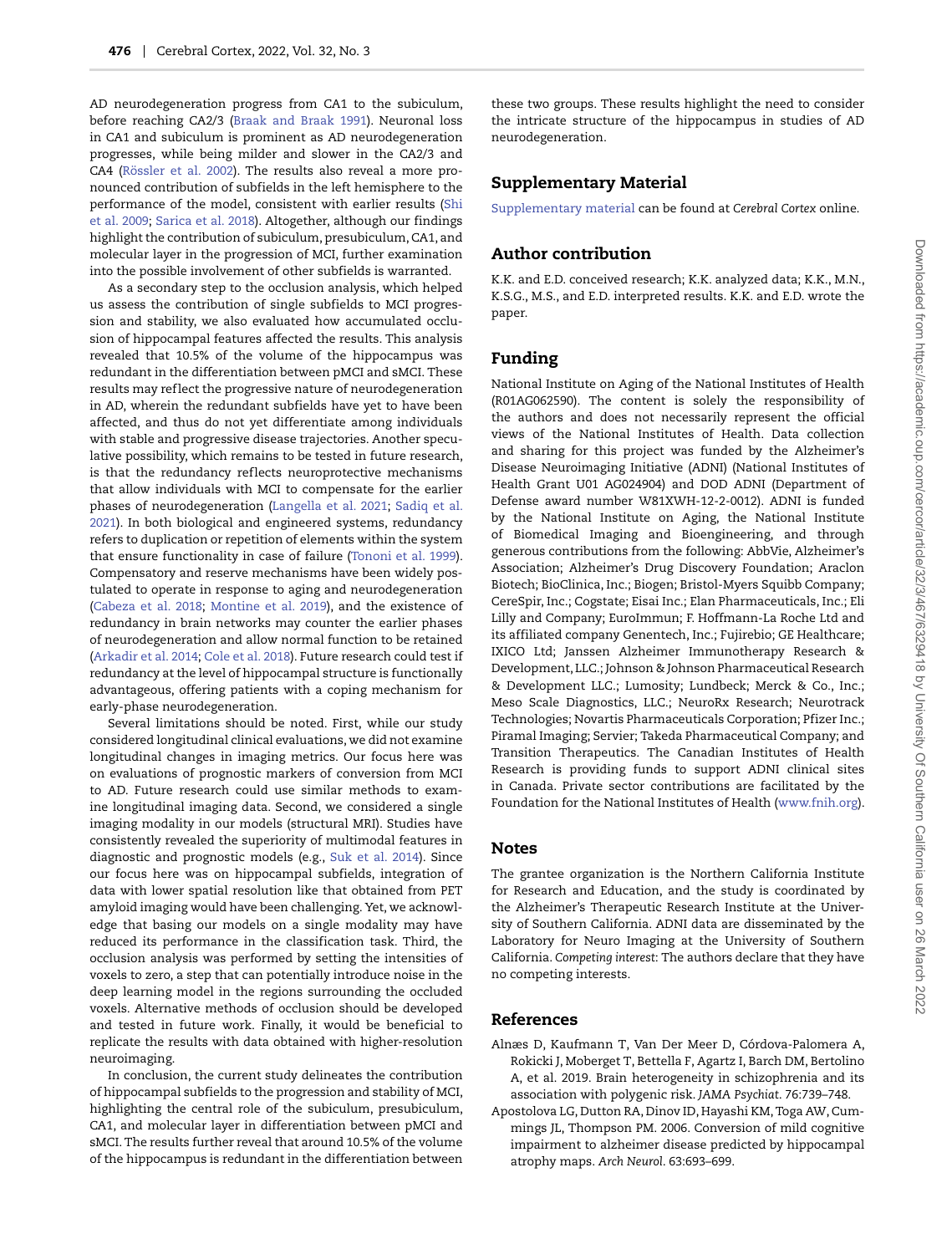- <span id="page-10-34"></span>Arkadir D, Bergman H, Fahn S. 2014. Redundant dopaminergic activity may enable compensatory axonal sprouting in Parkinson disease. *Neurology*. 82:1093–1098.
- <span id="page-10-15"></span>Bartsch T, Döhring J, Rohr A, Jansen O, Deuschl G. 2011. CA1 neurons in the human hippocampus are critical for autobiographical memory, mental time travel, and autonoetic consciousness. *Proc Natl Acad Sci USA*. 108:17562–17567.
- <span id="page-10-31"></span>Braak H, Braak E. 1991. Neuropathological stageing of Alzheimerrelated changes. *Acta Neuropathol*. 82:239–259.
- <span id="page-10-23"></span>Brown EM, Pierce ME, Clark DC, Fischl BR, Iglesias JE, Milberg WP, McGlinchey RE, Salat DH. 2020. Test-retest reliability of FreeSurfer automated hippocampal subfield segmentation within and across scanners. *Neuroimage*. 210:116563.
- <span id="page-10-33"></span>Cabeza R, Albert M, Belleville S, Craik FIM, Duarte A, Grady CL, Lindenberger U, Nyberg L, Park DC, Reuter-Lorenz PA, et al. 2018. Maintenance, reserve and compensation: the cognitive neuroscience of healthy ageing. *Nat Rev Neurosci*. 19:701–710.
- <span id="page-10-16"></span>Carlesimo GA, Piras F, Orfei MD, Iorio M, Caltagirone C, Spalletta G. 2015. Atrophy of presubiculum and subiculum is the earliest hippocampal anatomical marker of Alzheimer's disease. *Alzheimer's Dement Diagnosis Assess Dis Monit*. 1:24–32.
- <span id="page-10-5"></span>Cheng B, Liu M, Zhang D, Shen D. 2019. Robust multi-label transfer feature learning for early diagnosis of Alzheimer's disease. *Brain Imaging Behav*. 13:138–153.
- <span id="page-10-35"></span>Cole JH, Jolly A, De Simoni S, Bourke N, Patel MC, Scott G, Sharp DJ. 2018. Spatial patterns of progressive brain volume loss after moderate-severe traumatic brain injury. *Brain*. 141:822–836.
- <span id="page-10-28"></span>Cox DR. 1958. The regression analysis of binary sequences. *J R Stat Soc Ser B*. 20:215–242.
- <span id="page-10-14"></span>Dalton MA, McCormick C, Maguire EA. 2019. Differences in functional connectivity along the anterior-posterior axis of human hippocampal subfields. *Neuroimage*. 192:38–51.
- <span id="page-10-1"></span>DeCarli C. 2003. Mild cognitive impairment: prevalence, prognosis, aetiology, and treatment. *Lancet Neurol*. 2:15–21.
- <span id="page-10-9"></span>Douaud G, Menke RAL, Gass A, Monsch AU, Rao A, Whitcher B, Zamboni G, Matthews PM, Sollberger M, Smith S. 2013. Brain microstructure reveals early abnormalities more than two years prior to clinical progression from mild cognitive impairment to Alzheimer's disease. *J Neurosci*. 33:2147–2155.
- <span id="page-10-13"></span>Duvernoy HM, Cattin F, Risold PY, Vannson JL, Gaudron M. 2013. *The human hippocampus: functional anatomy, vascularization and serial sections with MRI*. 4th ed. Springer-Verlag Berlin Heidelberg.
- <span id="page-10-7"></span>Fox NC, Warrington EK, Freeborough PA, Hartikainen P, Kennedy AM, Stevens JM, Rossor MN. 1996. Presymptomatic hippocampal atrophy in Alzheimer's disease. *Brain*. 119: 2001–2007.
- <span id="page-10-0"></span>Gauthier S, Reisberg B, Zaudig M, Petersen RC, Ritchie K, Broich K, Belleville S, Brodaty H, Bennett D, Chertkow H, et al. 2006. Mild cognitive impairment. *Lancet*. 367:1262–1270.
- <span id="page-10-24"></span>Hibar DP, Adams HHH, Jahanshad N, Chauhan G, Stein JL, Hofer E, Renteria ME, Bis JC, Arias-Vasquez A, Ikram MK, et al. 2017. Novel genetic loci associated with hippocampal volume. *Nat Commun*. 8:13624.
- <span id="page-10-25"></span>Huang G, Liu Z, Van der Maaten L, Weinberger KQ. 2017. Densely connected convolutional networks. In: *CVPR*.
- <span id="page-10-10"></span>Huang Y, Xu J, Zhou Y, Tong T, Zhuang X. 2019. Diagnosis of Alzheimer's disease via multi-modality 3D convolutional neural network. *Front Neurosci*. 13:509.
- <span id="page-10-22"></span>Iglesias JE, Augustinack JC, Nguyen K, Player CM, Player A,Wright M, Roy N, Frosch MP, McKee AC, Wald LL, et al. 2015. A computational atlas of the hippocampal formation using

ex vivo, ultra-high resolution MRI: application to adaptive segmentation of in vivo MRI. *Neuroimage*. 115:117–137.

- <span id="page-10-19"></span>Jack CR, Bernstein MA, Borowski BJ, Gunter JL, Fox NC, Thompson PM, Schuff N, Krueger G, Killiany RJ, DeCarli CS, et al. 2010. Update on the magnetic resonance imaging core of the Alzheimer's disease neuroimaging initiative. *Alzheimers Dement*. 6:212–220.
- <span id="page-10-6"></span>Jack CR, Petersen RC, O'Brien PC, Tangalos EG. 1992. MR-based hippocampal volumetry in the diagnosis of Alzheimer's disease. *Neurology*. 42:183–183.
- <span id="page-10-8"></span>Jack CR, Petersen RC, Xu YC, O'Brien PC, Smith GE, Ivnik RJ, Boeve BF, Waring SC, Tangalos EG, Kokmen E. 1999. Prediction of AD with MRI-based hippocampal volume in mild cognitive impairment. *Neurology*. 52:1397–1397.
- <span id="page-10-20"></span>Jenkinson M, Bannister P, Brady M, Smith S. 2002. Improved optimization for the robust and accurate linear registration and motion correction of brain images. *Neuroimage*. 17: 825–841.
- <span id="page-10-3"></span>Karakaya T, Fußer F, Schröder J, Pantel J. 2013. Pharmacological treatment of mild cognitive impairment as a prodromal syndrome of Alzheimer's disease. *Curr Neuropharmacol*. 11:102–108.
- <span id="page-10-18"></span>Khan W, Westman E, Jones N, Wahlund LO, Mecocci P, Vellas B, Tsolaki M, Kłoszewska I, Soininen H, Spenger C, et al. 2015. Automated hippocampal subfield measures as predictors of conversion from mild cognitive impairment to Alzheimer's disease in two independent cohorts. *Brain Topogr*. 28: 746–759.
- <span id="page-10-26"></span>Kingma DP, Ba J. 2014. Adam: a method for stochastic optimization. arXiv preprint arXiv:14126980.
- <span id="page-10-2"></span>Koepsell TD, Monsell SE. 2012. Reversion from mild cognitive impairment to normal or near-normal cognition; risk factors and prognosis. *Neurology*. 79:1591–1598.
- <span id="page-10-32"></span>Langella S, Sadiq MU, Mucha PJ, Giovanello KS, Dayan E. 2021. Lower functional hippocampal redundancy in mild cognitive impairment. *Transl Psychiatry*. 11:61.
- <span id="page-10-11"></span>Li F, Liu M. 2019. A hybrid convolutional and recurrent neural network for hippocampus analysis in Alzheimer's disease. *J Neurosci Methods*. 323:108–118.
- <span id="page-10-12"></span>Li H, Habes M, Wolk DA, Fan Y. 2019. A deep learning model for early prediction of Alzheimer's disease dementia based on hippocampal magnetic resonance imaging data. *Alzheimers Dement*. 15:1059–1070.
- <span id="page-10-30"></span>Li R, Zhang W, Suk H-I, Wang L, Li J, Shen D, Ji S. 2014. Deep learning based imaging data completion for improved brain disease diagnosis. In: *Medical Image Computing and Computer-Assisted Intervention–MICCAI 2014*. Lecture Notes in Computer Science. Springer. 8675:305–312.
- <span id="page-10-17"></span>Li Y-D, Dong H-B, Xie G-M, Zhang L. 2013. Discriminative analysis of mild Alzheimer's disease and normal aging using volume of hippocampal subfields and hippocampal mean diffusivity. *Am J Alzheimer's Dis Other Dementiasr*. 28:627–633.
- <span id="page-10-27"></span>Liaw A, Wiener M. 2002. Classification and regression by randomForest. *R News*. 2:18–22.
- <span id="page-10-29"></span>Lindeløv JK. 2020. Mcp: an R package for regression with multiple change points. OSF Preprint at: doi: [10.31219/osf.io/fzqxv.](https://doi.org/10.31219/osf.io/fzqxv)
- <span id="page-10-21"></span>Liu M, Li F, Yan H, Wang K, Ma Y, Shen L, Xu M. 2020. A multimodel deep convolutional neural network for automatic hippocampus segmentation and classification in Alzheimer's disease. *Neuroimage*. 208:116459.
- <span id="page-10-4"></span>Liu M, Zhang J, Adeli E, Shen D. 2018. Landmark-based deep multi-instance learning for brain disease diagnosis. *Med Image Anal*. 43:157–168.